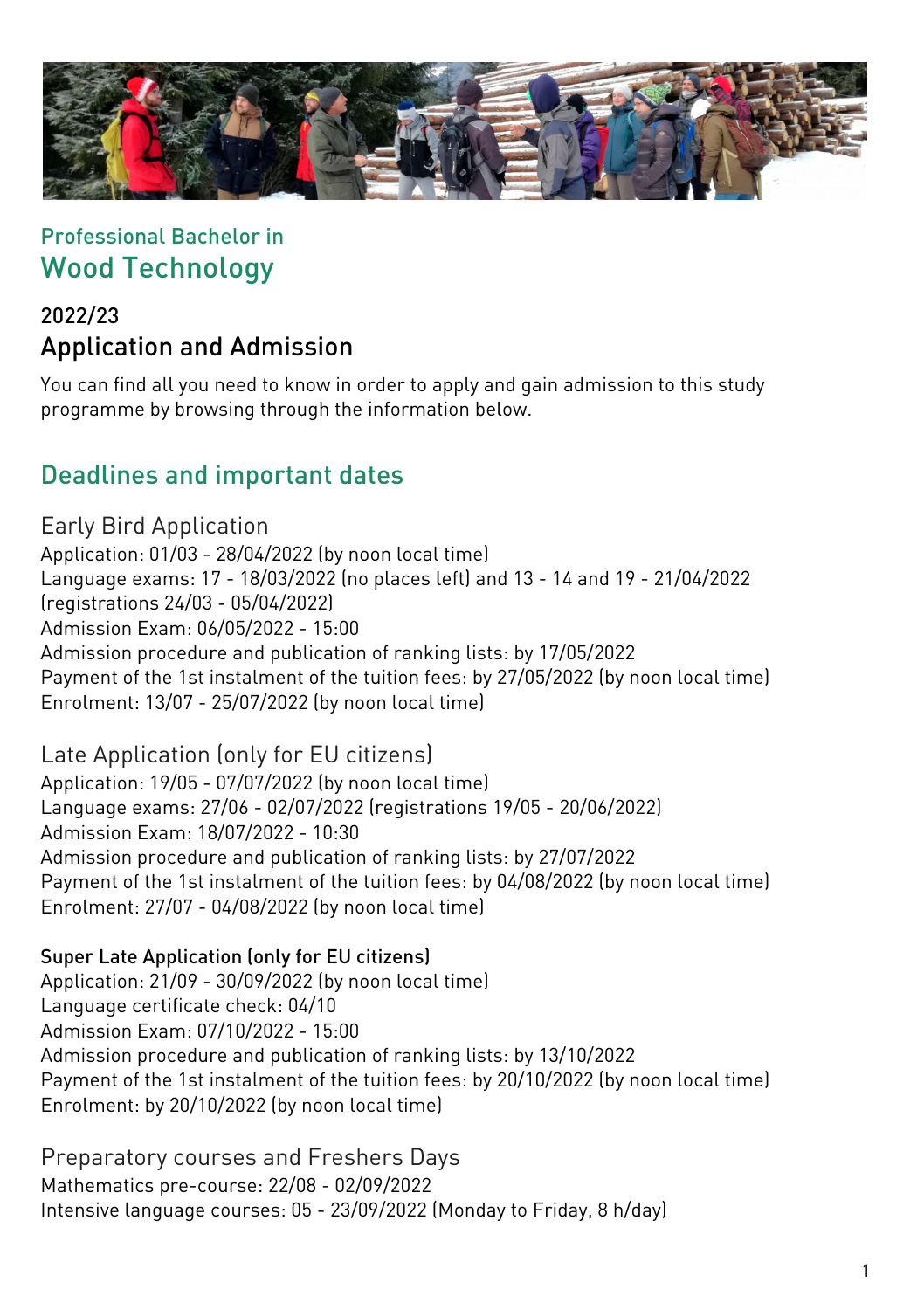Freshers Days: 26 - 27/09/2022

1st semester Classes: 26/09 - 23/12/2022 Exams (extraordinary session): 15 - 23/12/2022 Holidays: 24/12/2022 - 08/01/2023 Classes: 09/01 - 21/01/2023 Exams: 23/01 - 18/02/2023

2nd semester Classes: 27/02 - 06/04/2023 Holidays: 07/04 - 10/04/2023 Classes: 11/04 - 10/06/2023 Exams (extraordinary session): 17 - 27/05/2023 Exams: 12/06 - 08/07/2023

Autumn session Exams: 28/08 - 30/09/2023

## Available places

EU citizens and citizens given parity of treatment Early Bird Application: 10 Late Application: 10

The programme will only be offered if a minimum of 12 newly enrolled students is reached.

# Entry requirements

To gain admission to the programme you need one of the following qualifications:

- a secondary school leaving certificate (Italian system)
- equivalent qualification obtained abroad.

Foreign school leaving certificates are considered equivalent if obtained after 12 years of education. In this case, you furthermore must have attended at least the last two years in the foreign school system (e.g. Irish Leaving Certificate: it is not enough to attend one year and obtain the foreign certificate).

The Italian Ministry of Education, University and Research has set specific admission requirements for holders of certain certificates (e.g. American high school diplomas, British and Greek certificates). For more information: [apply@unibz.it](mailto:apply@unibz.it) (Advisory Service).

To be admitted, you must fulfil the language requirements indicated in the section "Language requirements".

According to national regulations, simultaneous enrolment in a maximum of 2 programmes is possible (however, the two programmes must not belong to the same class, e.g., L-18/L-18).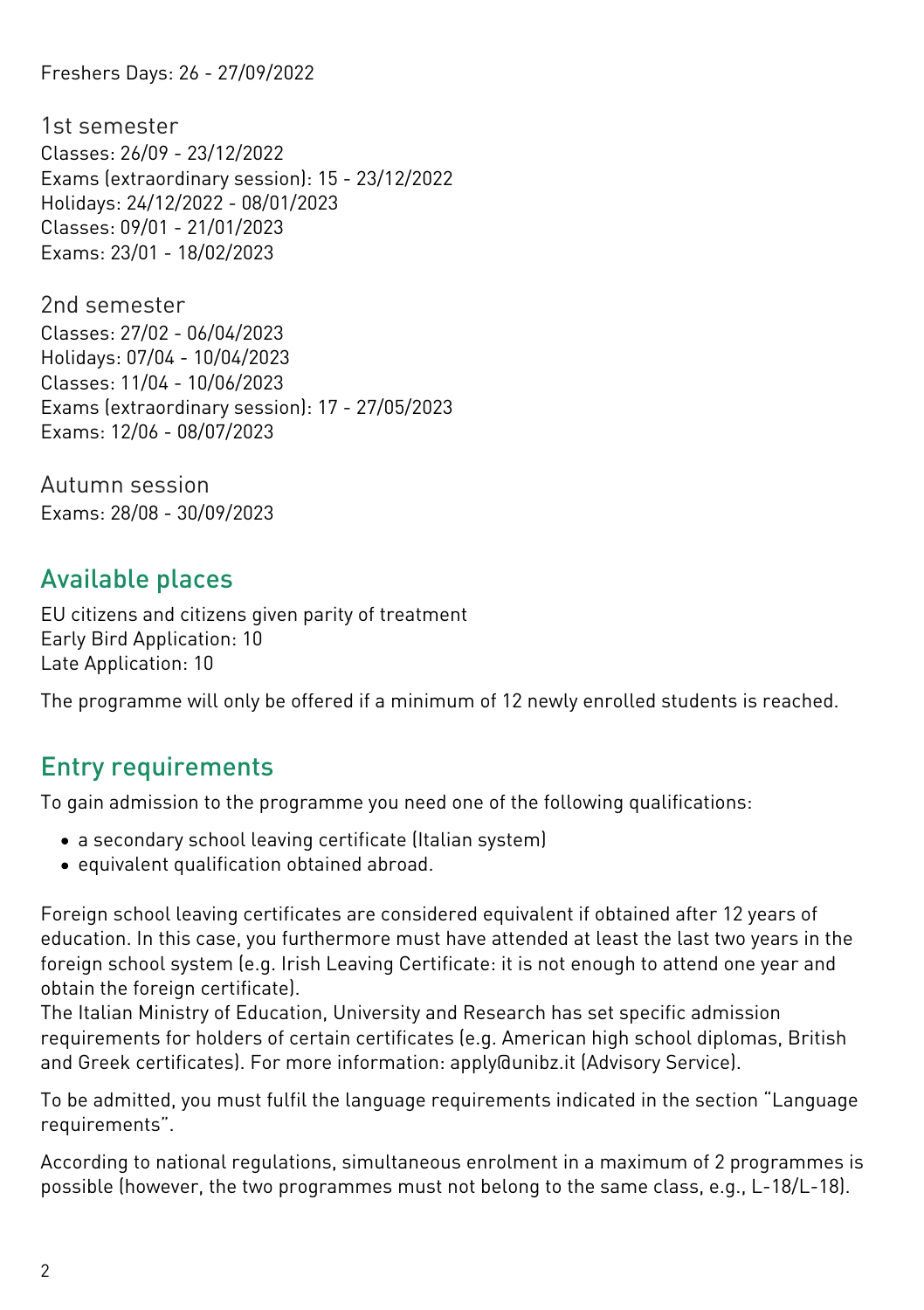# Language requirements

The official teaching languages are German, Italian and English. Therefore, the following language requirements apply, otherwise you will be excluded from the admission procedure:

Entry level (to gain admission) 1st language: B2 2nd language: B2 3rd language: no level required

A B1 level in the third language is the minimum requirement for taking curricular examinations in that specific language.

Exit level (to graduate) 1st language: C1 2nd language: C1 3rd language: B2

The levels of the Common European Framework of Reference apply.

Your first language is the language in which you have the highest level of proficiency (B2 or C1). Your third language is instead the language in which you are weaker (or in which you are an absolute beginner).

You can demonstrate your language proficiency in the application portal (in the section "upload language certificates" and/or "enrol for language exams") after you have created an application in the section "create/manage applications". The certification is mandatory for the first and second language, for the third language it is recommended (from B1 onwards).

- In case your final certificate has been awarded by an Italian public institution, you need to submit a self-declaration.
- In case your final certificate has been awarded by a foreign public institution, you need to upload diploma scanned copy of the original.

## You can demonstrate language proficiency through:

- 1. the main teaching language in your final high school year if German, Italian or English (recognised as C1) (Ladin upper secondary schools: recognised as B2 in German and Italian).
- 2. a bachelor or master degree in Italian, German or English (recognised as C1). unibz graduates must upload the language certificates obtained and/or declare that they have passed language exams at the unibz Language Centre (B2, B2+ or C1)
- 3. a recognised language certificate (see the list of recognised certificates: <https://www.unibz.it/en/services/language-centre/study-in-three-languages/>) If you cannot upload the certificates, you can send them by e-mail as PDF files or deliver them in person to the Language Centre by the application deadline (see "Deadlines" section).
- 4. language exams organised by the unibz Language Centre. You can register for these exams online through the application portal (in the section "enrol for language exams") after you have filled out your application in the section "create/manage applications". The registration periods are indicated in the "Deadlines" section. If you start your application outside a language exams registration period, you must return to the portal during one of the periods indicated above in order to register for an exam.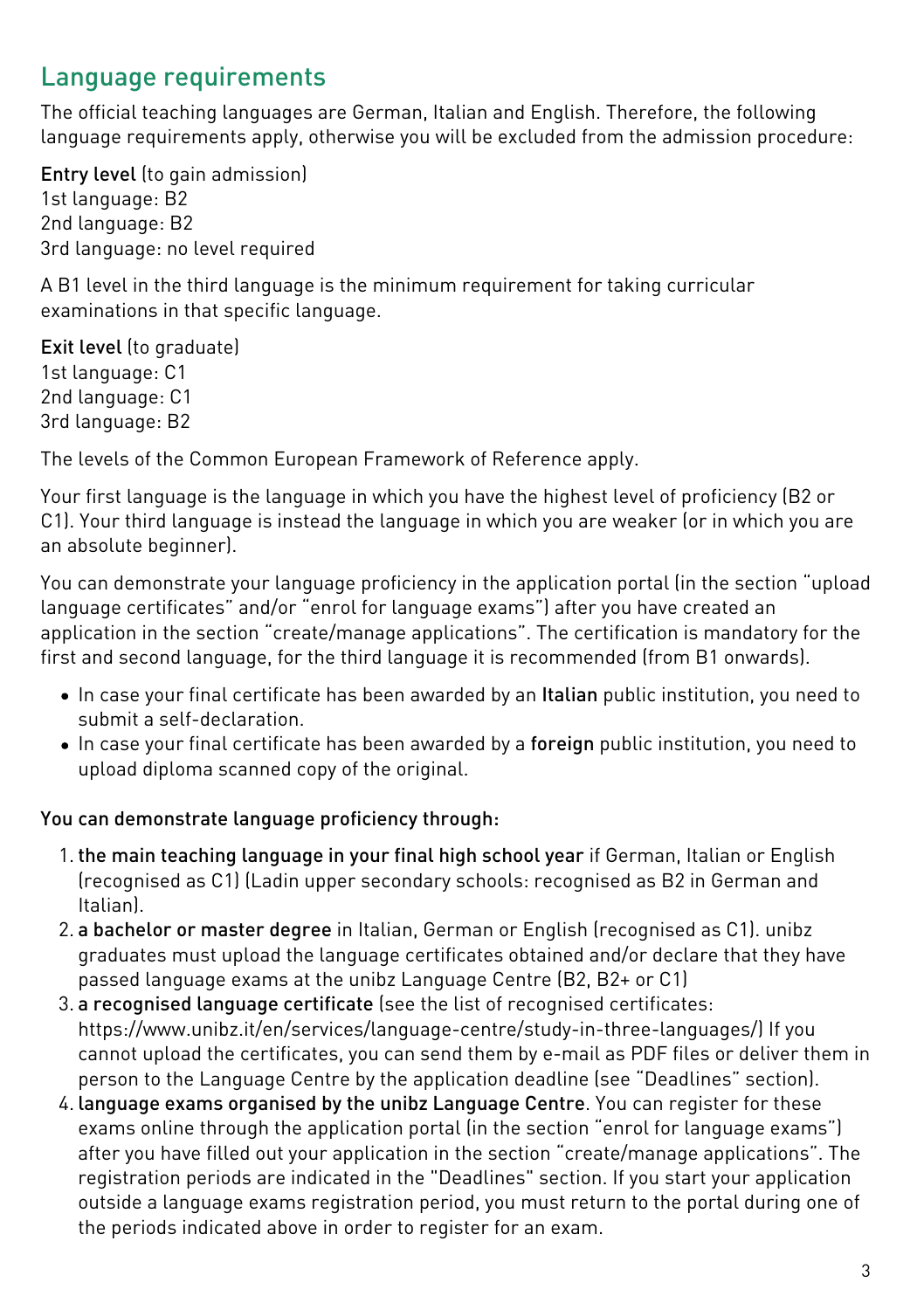Information regarding the structure of the language proficiency exams, their duration, their administration, and typical processing time for the publication of the results can be found on the following webpage: <https://www.unibz.it/en/services/language-centre/language-exams/>.

### Secondary schools in a foreign country/Bi- or multilingual schools

If the foreign language proficiency levels (for German, Italian, or English) are explicitly indicated on the diploma of graduation according to the Common European Framework of Reference (i.e., B1, B2 or C1), and if all four language abilities (reading, listening, speaking, writing) have been assessed, then the indicated levels will be accepted as a proof of proficiency for the second and/or third language.

Please upload your school-leaving certificate to the application portal in the section "upload language certificates" under the respective language. The Language Centre will decide on its recognition.

### Third language/Intensive language courses in September

If you have already acquired a language certificate in the third teaching language, please upload it to the portal. If you are not able to certify your language competence in the third language and you are admitted to unibz, you will have to take a placement test. You will receive further information about the test by e-mail. Based on the result of the placement test, you will be assigned to a certain learning path so that you will be able to reach level B2 as soon as possible.

If you are an absolute beginner in the third language, or if you have a level below B2, you may attend a three-week intensive language course during the pre-semester session in September in order to start the learning path.

The dates of the extensive courses are indicated in the "Deadlines" section. Beginner courses (A1) will be offered exclusively during the pre-semester intensive course session in September will no longer be offered during the academic year. Therefore, absolute beginners should start their learning path for the third language by attending the intensive courses in September.

There will be extensive courses (4 hours per week) during the semesters and intensive courses (8 hours per week) during the time between semesters.

The language courses offered by the Language Centre are free of charge and aim to help the students reach the following target levels in the third language:

- B1 level by the end of the 1st year:
- B2 level by the end of the 2nd year.

# Online application

Your application must be submitted online through the [Application Portal](https://aws.unibz.it/exup/). The deadlines are indicated in the "Deadlines" section.

- You need to create an account and upload a valid ID card or passport (front/back). Please note: if your document is invalid, incomplete or unreadable, you will be excluded from the admission procedure;
- Fill in the online form and upload the attachments listed under "Admission procedure";
- If you gained your qualification abroad, you must also upload the diploma of your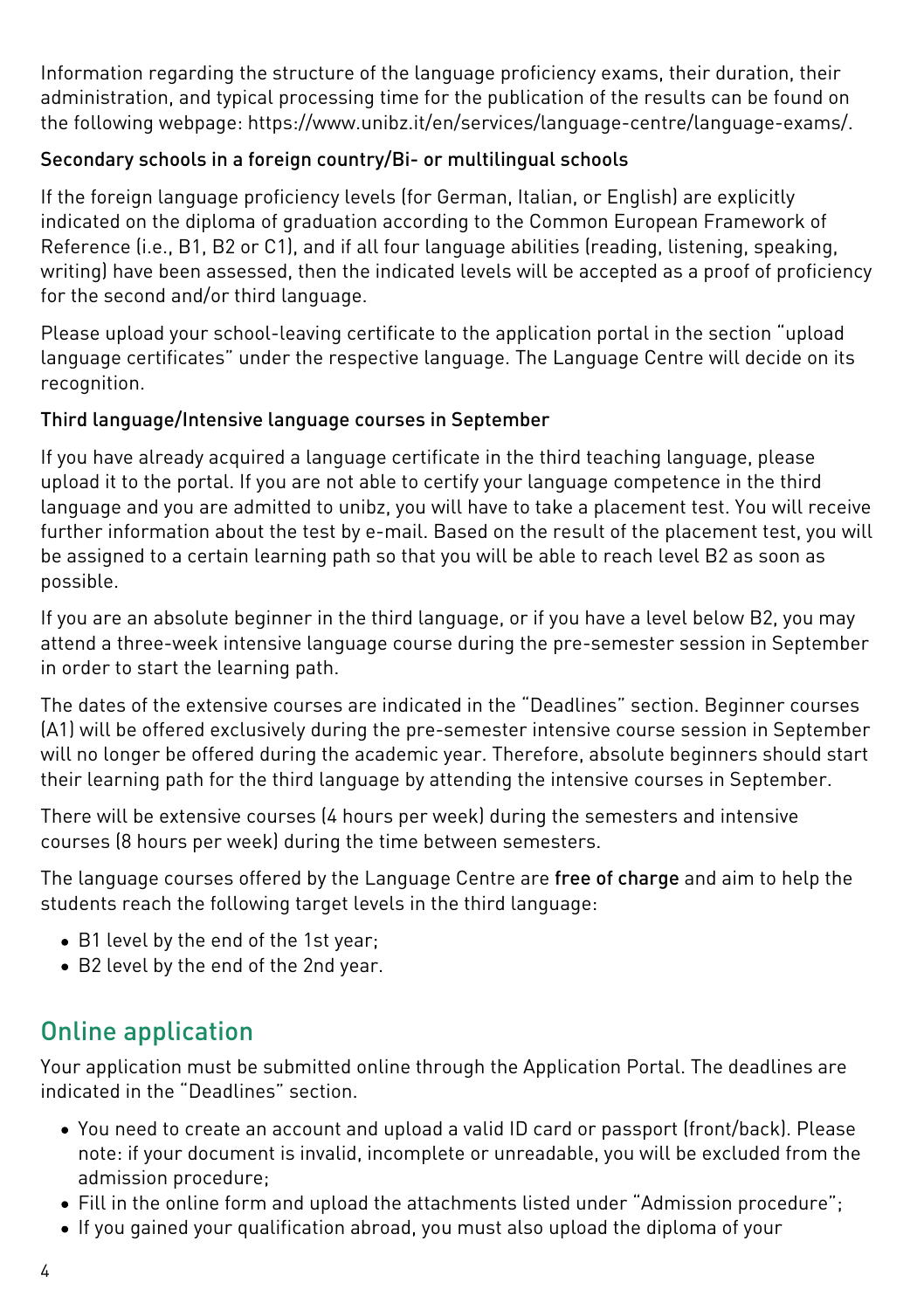qualification: if you are not yet in possession of the diploma, you'll need to upload it upon enrolment;

Complete and submit the online application by the deadline. Once the application has been sent, it cannot be modified. Filled-in forms which have not been sent correctly will not be taken into consideration.

Please note: Mendacious declarations will be criminally prosecuted and will result in the automatic exclusion from the ranking list.

### EU-Citizens and equivalent

You might apply for more than one study programme. If you are excluded in the first session, you might apply again in the second one.

#### Considered as equivalent are:

- 1. Citizens from Norway, Iceland, Liechtenstein, Switzerland, San Marino and the Vatican City State;
- 2. Non-EU citizens with a valid permit to stay in Italy (see article 39, paragraph 5 of decree no. 286 of 25.07.1998: "permesso di soggiorno" (residence permit) for work, family reasons, political or humanitarian asylum, religious reasons). In this case, you apply directly to the University as described above and must submit a copy of your valid permit to stay. A permit to stay for study reasons or a visa for tourism is not sufficient. If the permit has expired, you must attach a renewal request.

Please note that if you do not upload the permit in the application portal, you will be automatically considered a non-EU citizen living abroad and therefore subject to the admission procedure through the Italian authorities in your country of origin.

#### Non-EU-Citizens (living outside of Italy)

Only one application period is offered. After the deadline it is not possible to apply anymore. Application fee: € 30. The fee is a administration fee and is non-refundable.

Once the ranking list has been published, if you have gained admission, secure it by paying the first instalment and then start your visa application on the [Universitaly portal.](https://www.universitaly.it/index.php/) The application on Universitaly is mandatory, otherwise you will not be allowed to enrol. On Universitaly you can apply for one study programme only.

At the beginning of September, you must also sit a separate Italian language test before you can enrol.

## Admission procedure

The selection procedure is divided into two parts:

#### 1. Admission Exam (max. 60 points):

A multiple choice test will give information about the prior knowledge of the applicants in the field of logic, mathematics and science subjects.

The admission test will take place online on following dates:

- for the early bird application: Friday, 06/05/2022 15:00
- for the late application: Monday, 18/07/2022 10:30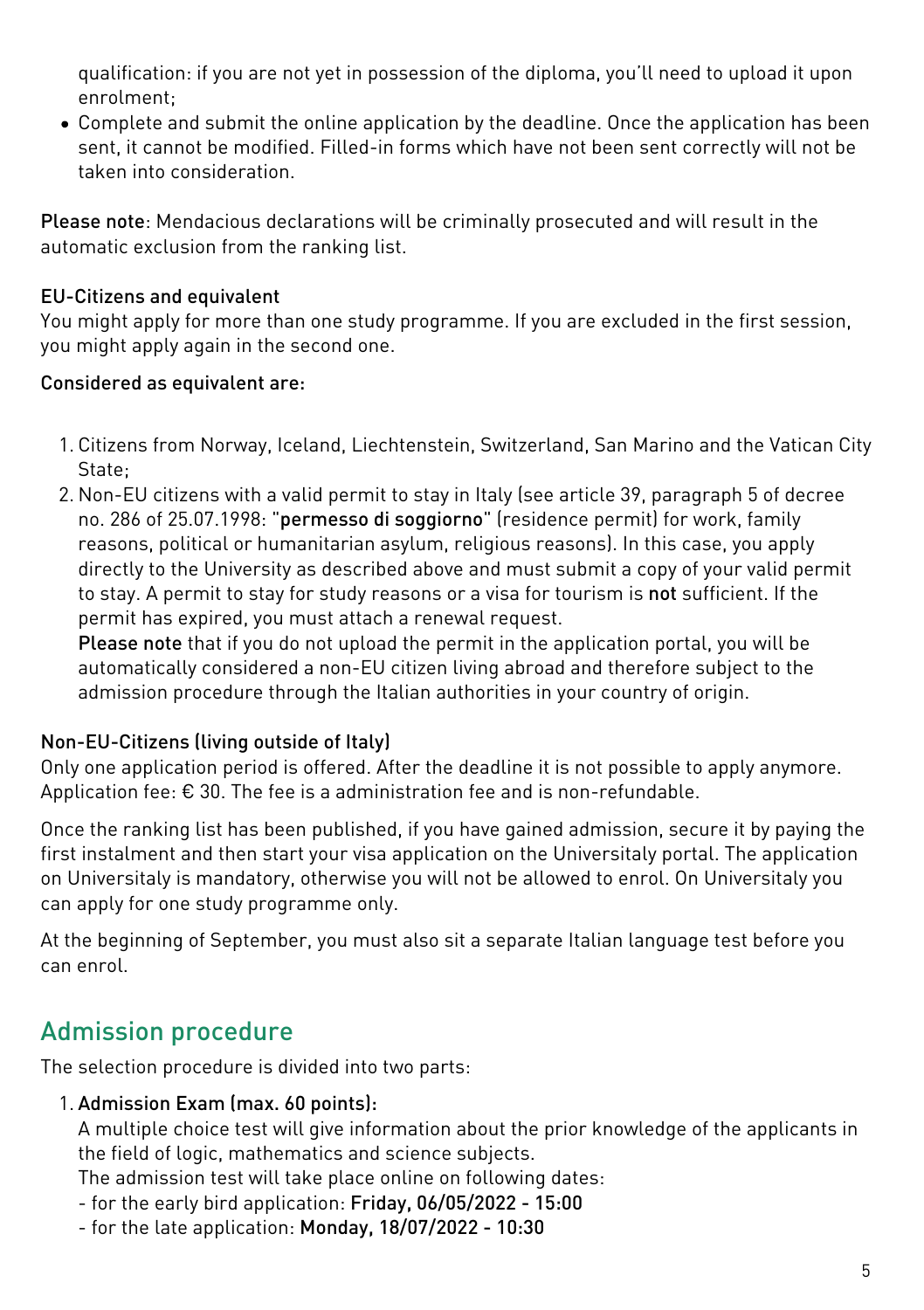- for the super late application: Friday, 07/10/2022 - 15:00 The result of the admission test in one of these dates remains valid for the admission procedure of the a.y. 2022/23.

2. Evaluation of the High School curriculum (max. 40 points):

this will be based on the marks of the third-last year and penultimate year of secondary school. The marks for behaviour, religion and physical education are not taken into consideration.

Here you can find an [example of the admission exam](https://www.unibz.it/assets/Documents/Faculty-Scitech/Admission-Exams/2020-04-06-Admission-Test-ENG-WOOD_2019.pdf) e and also the [topics suggestions.](https://www.unibz.it/assets/Documents/Faculty-Scitech/2022-04-21-LP03-Topics-Guidelines-for-the-Admission-Test.pdf)

In the application portal, you shall:

Insert, using self-declaration, your grades for the subjects of your third-last and penultimate school year. Please note: mendacious declarations will be sanctioned by criminal law and will result in your automatic exclusion. Final grades of your third-last year and penultimate year of secondary school\* must be self-declared in the online application form.

In the event of self-declared years being concluded abroad, a copy of the relevant school report cards must be uploaded in the portal.

Upload the official translation of your school report cards into Italian, German or English if needed;

(\*) If you omit to indicate the final grades of the third-last and penultimate year of secondary school, the Admission Committee will assign you a final grade equal to the passing grade of the school year you have not provided a certificate for.

(\*) If you have attended a school whose system differs substantially from the Italian system and you do not have the report cards with the final grades of the third-last and/or penultimate year of study of your secondary school, the Admission Committee reserves the right to evaluate the possible final reports of the secondary school that refer to years different from the penultimate or third-last.

## Ranking lists

The Admission Committee will only evaluate the documents uploaded in the portal by the application deadline. The ranking lists with the admitted students will be published here: <https://www.unibz.it/en/applicants/ranking-lists/> and are only valid for the respective academic year.

## Additional learning obligations

If on the day of the exam the Admission Committee evaluates your prior knowledge as inadequate, you may be assigned additional learning obligations to be achieved by the end of the first academic year.

In order to get prepared for the additional learning obligations test, preparatory courses are offered in the weeks before the beginning of the first semester. In particular, the courses are taught as intensive courses in which the basic concepts of mathematics, physics, biology and chemistry are dealt with. The additional educational debt is absolved by passing a special examination. Specific dates will be scheduled to take the exams during the first year.

The OFA-exam must be passed within the first academic year of study and is an essential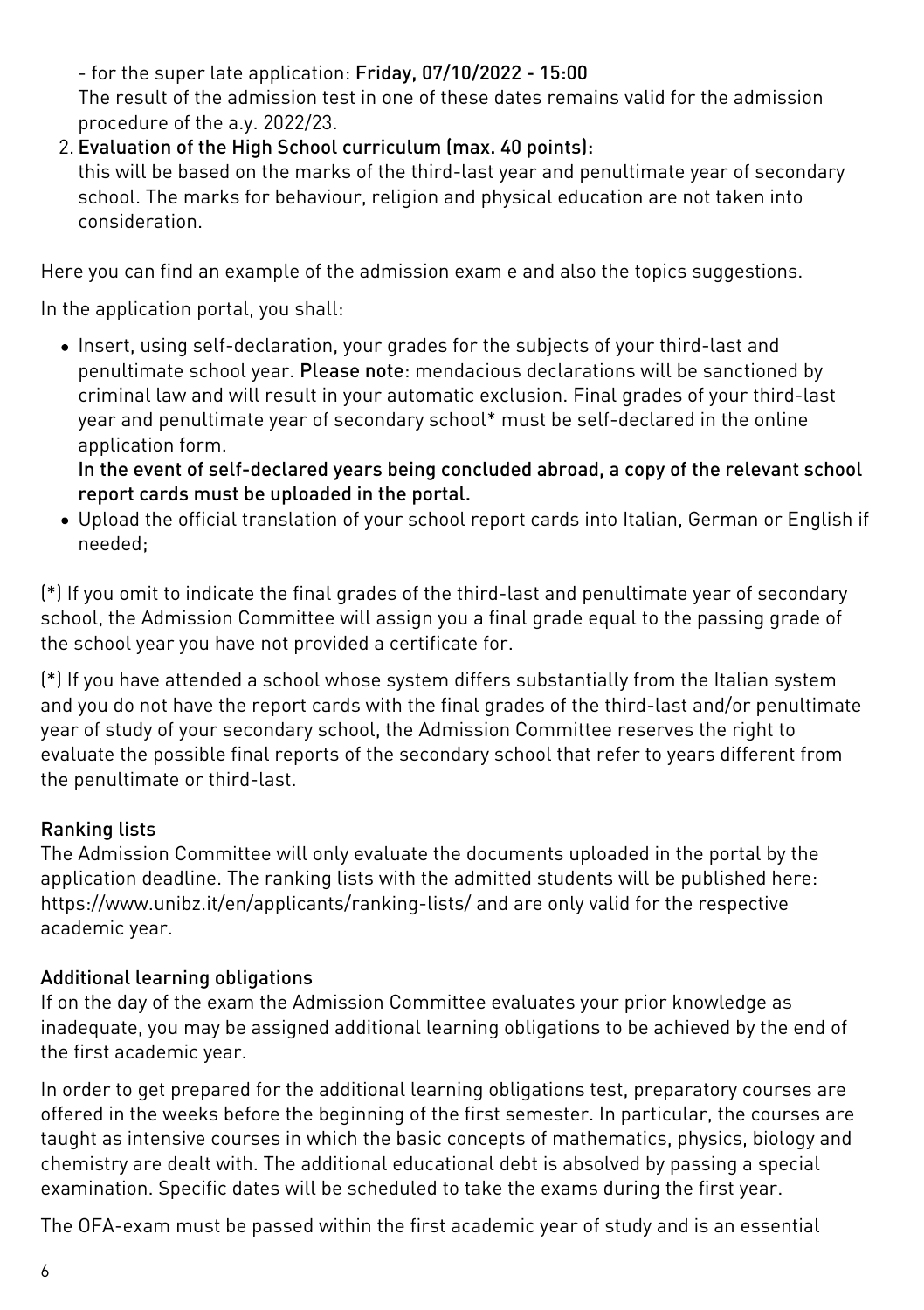prerequisite for taking the curricular exams of the years following the first. If you have not passed the OFA exam in one of the sessions planned, you will be not able to enrol in the second year of study; consequently, you will be enrolled in the first year again.

# Secure your admission and enrolment

If you have been admitted to more than one study programme, you can secure your admission for a maximum of 2 programmes by paying the designated rate twice. By confirming your place, you renounce admission to the other programmes.

#### 1. Choose the study programme and pay the fees (to secure your admission) in the application portal.

The deadlines are indicated in the "Deadlines" section.

If you do not meet this deadline, you will automatically be excluded and the next applicant in the ranking list will be admitted.

For EU citizens and citizens given parity of treatment only: any remaining places of the early bird application, will be offered in the late application.

Please note that you do not gain full student status by only paying the tuition fees. This status will only be acquired upon enrolment. If you have secured your admission, there will be no refund of the tuition fees unless you do not pass your secondary school final exam or, in the event of non-EU applicants living abroad, you do not receive the documents necessary for enrolment from the Italian authorities in your country.

## 2. Enrol online in the application portal.

The deadlines are indicated in the "Deadlines" section.

Enrolment is recommended as early as possible, so you have the possibility to upload incomplete documents before the deadline.

If you do not meet the enrolment deadline, you will be excluded and the next applicant in the ranking list will be admitted.

If you have gained your secondary school qualification abroad, you must certify that at the universities in the country where you gained your qualification, you can access to a study programme similar to that chosen at unibz. Therefore you must upload (if not uploaded upon application):

- secondary school diploma
- official translation of the secondary school diploma into Italian (translation is not necessary if it has been issued in German or English)
- [Statement of comparability](https://www.cimea.it/EN/pagina-attestati-di-comparabilita-e-verifica-dei-titoli) of your secondary school diploma, issued by the Italian Information Centre on Academic Mobility and Equivalence (CIMEA), or Declaration of equivalent Value of your secondary school diploma, issued by the Italian consulate or embassy abroad, as an alternative to the Statement of comparability

The Statement of comparability or the Declaration of equivalent value are not necessary for qualifications gained in Austria or Germany, but unibz reserves the right to request them it in case of doubt.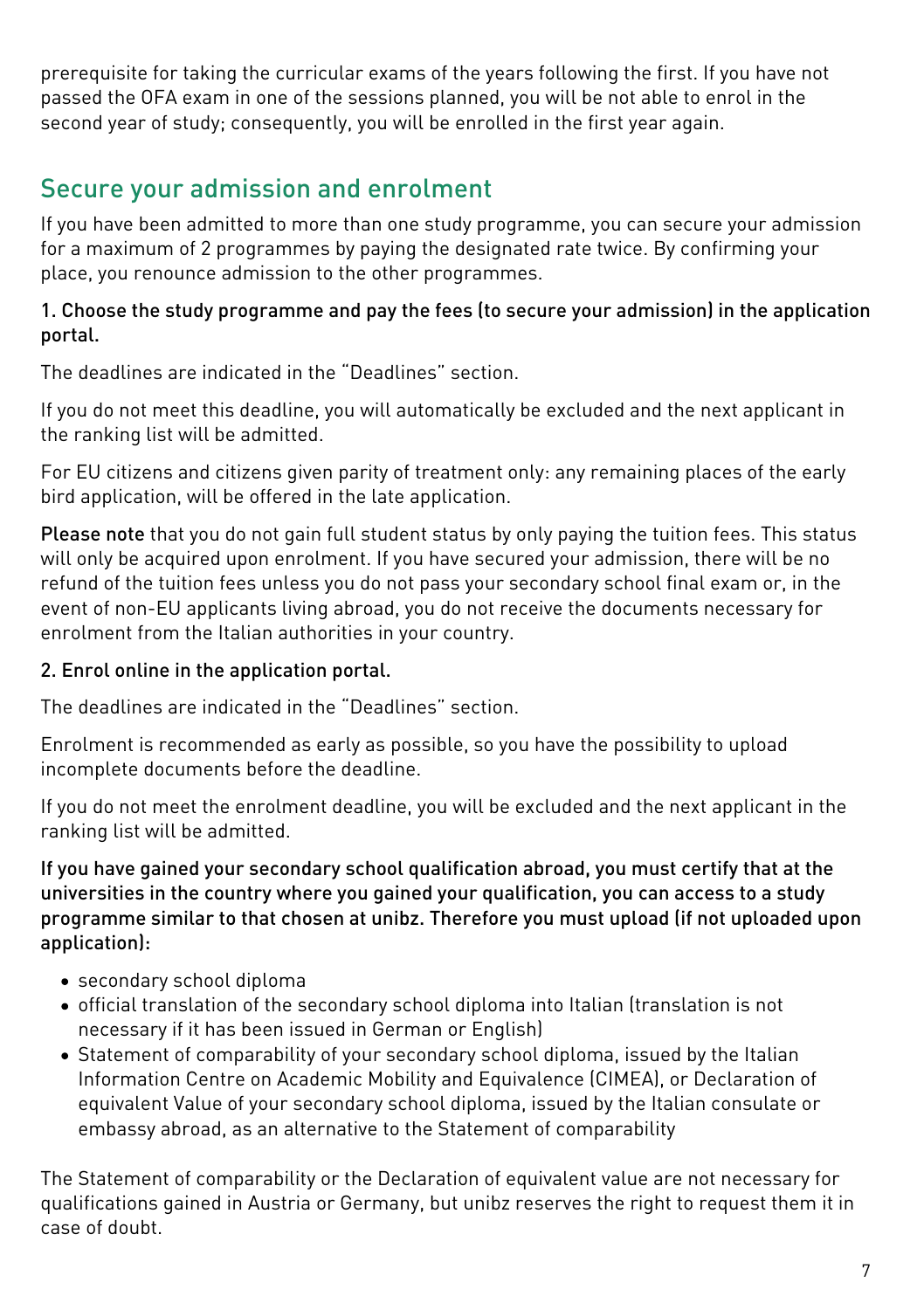Please note that if you do not possess a valid admission qualification, you could be excluded with Rector's decree even after enrolment

#### If you are a non-EU citizen living abroad:

Once you are eligible for admission (check the ranking lists) and have also applied on [Universitaly,](https://www.universitaly.it/index.php/) the Italian Authorities in your own country will issue you the entry visa for studies/university. This will allow you to arrive in Italy to sit the Italian-language test (for bachelor programmes) and to enrol for the study programme that you have applied for.

The Italian-language test, which all students applying for bachelor programmes must sit, usually takes place at the beginning of September in Bozen-Bolzano. Students might also sit the oral exam online.

According to Italian law, within 8 working days of your arrival in Italy, you must have applied for the residence permit: as soon as you arrive, get in touch with the Advisory Service and you will be given the necessary information for starting the procedure.

Once you will obtain your residence permit (permesso di soggiorno), you have to hand it in at the Student Secretariat personally or via e-mail.

Students intending to transfer from another Italian University to unibz have to submit to the Student Secretariat - at the beginning of the academic year - a copy of the transfer application presented at the university of provenance.

## Tuition fees

Fees amount to € 1351.50

- 1st instalment (€ 751.50)\*: includes the provincial tax for the right to study of € 151.50 and a revenue stamp of € 16.
- 2nd instalment (€ 600): must be paid by 31 March 2023.

Delayed payment of the second instalment will result in a fine being levied. If you have not paid the tuition fees, you will be unable to take exams and will not be able to transfer to other universities or other study programmes.

If you drop out of a programme, interrupt your studies or are excluded from studies, you are not entitled to reimbursement of the fees.

Exemption from the tuition fees (and the provincial tax) is granted to:

- Students with a disability recognized under article 3, paragraph 1, of Law No 104/1992, or with a disability up to or exceeding 66%: the disability certificate, issued by the health authorities, must be handed in at the beginning of the academic year.
- Foreign students who have been granted a scholarship from the Italian government.

Students who benefit from a scholarship granted by the Autonomous Province of Bozen-Bolzano are entitled to receive a refund of the tuition fees.

# Recognition of credit points from previous studies